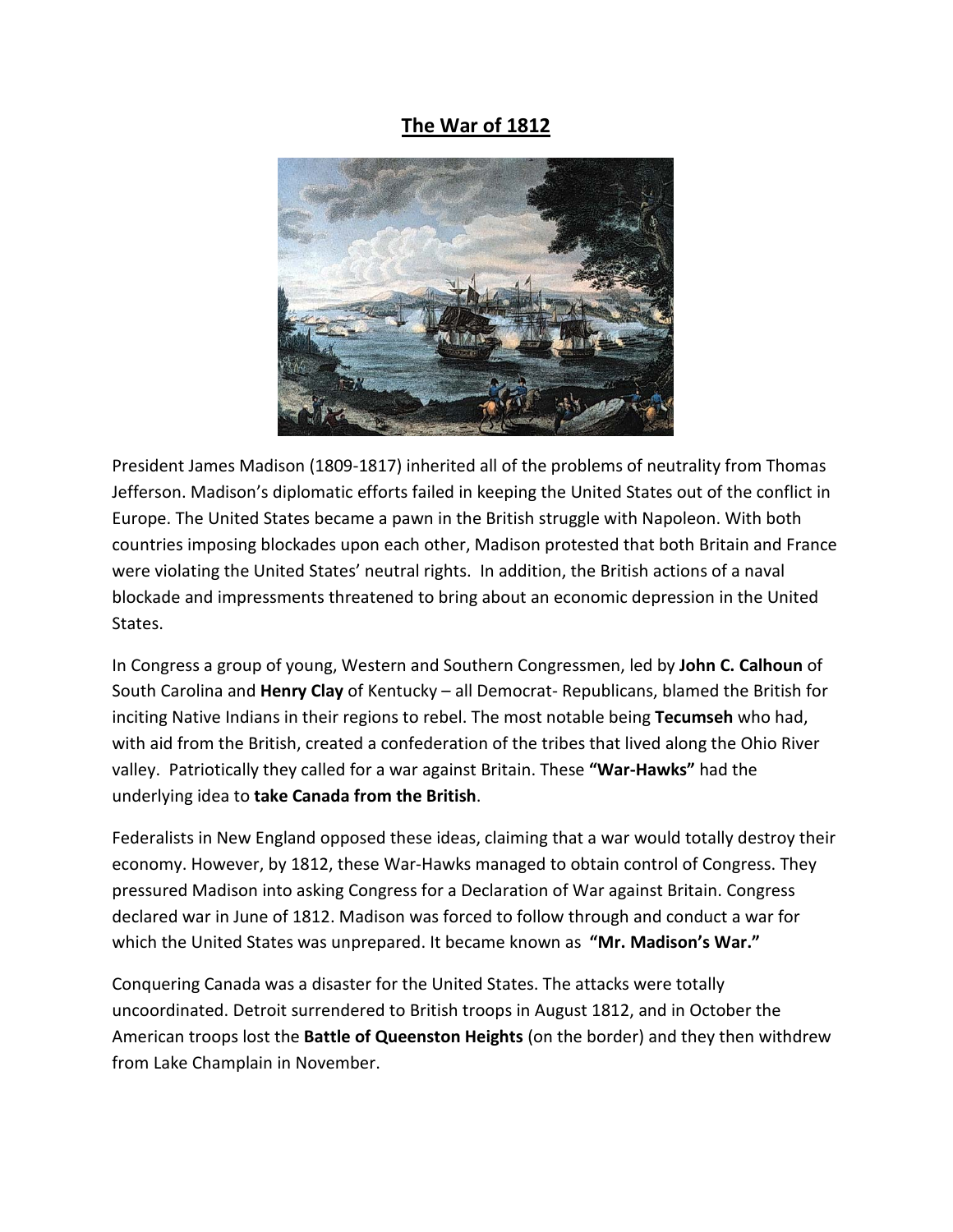On the waters, American ships won a series of battles that took places on and around the Great Lakes. However, the British navy had successfully blockaded the entire Atlantic coastline. In 1813 America again tried to invade Canada, but it was another failure. They did take back Detroit when the ships of **Oliver Hazard Perry** destroyed the British fleet on Lake Erie.

In 1814, the British defeated Napoleon in Europe. They then began to transfer large numbers of soldiers to fight in America. **In the summer of 1814, the British marched into Washington D,.C. and burned most of the public buildings.**  President James Madison was forced to hide in the countryside.

From Washington the British moved on toward Baltimore. An all-night British bombardment of Fort McHenry, at the entrance of Baltimore harbor, was witnessed by **Francis Scott Key**, a local lawyer. He wrote down what he saw as testimony to America's determination to stand strong. His words became **"The Star Spangled Banner."**



Both the British and Americans realized that this was a war that neither side wanted. Both nations had representatives in Belgium (after the Battle of Waterloo that defeated Napoleon) and on Christmas Eve, December 24, 1814 representatives of both nations met and signed the **Treaty of Ghent**. The treaty was in effect an armistice or cease-fire. All of the old boundaries between the United States and British owned Canada remained the same. None of the issues that caused the war were addressed in the treaty.